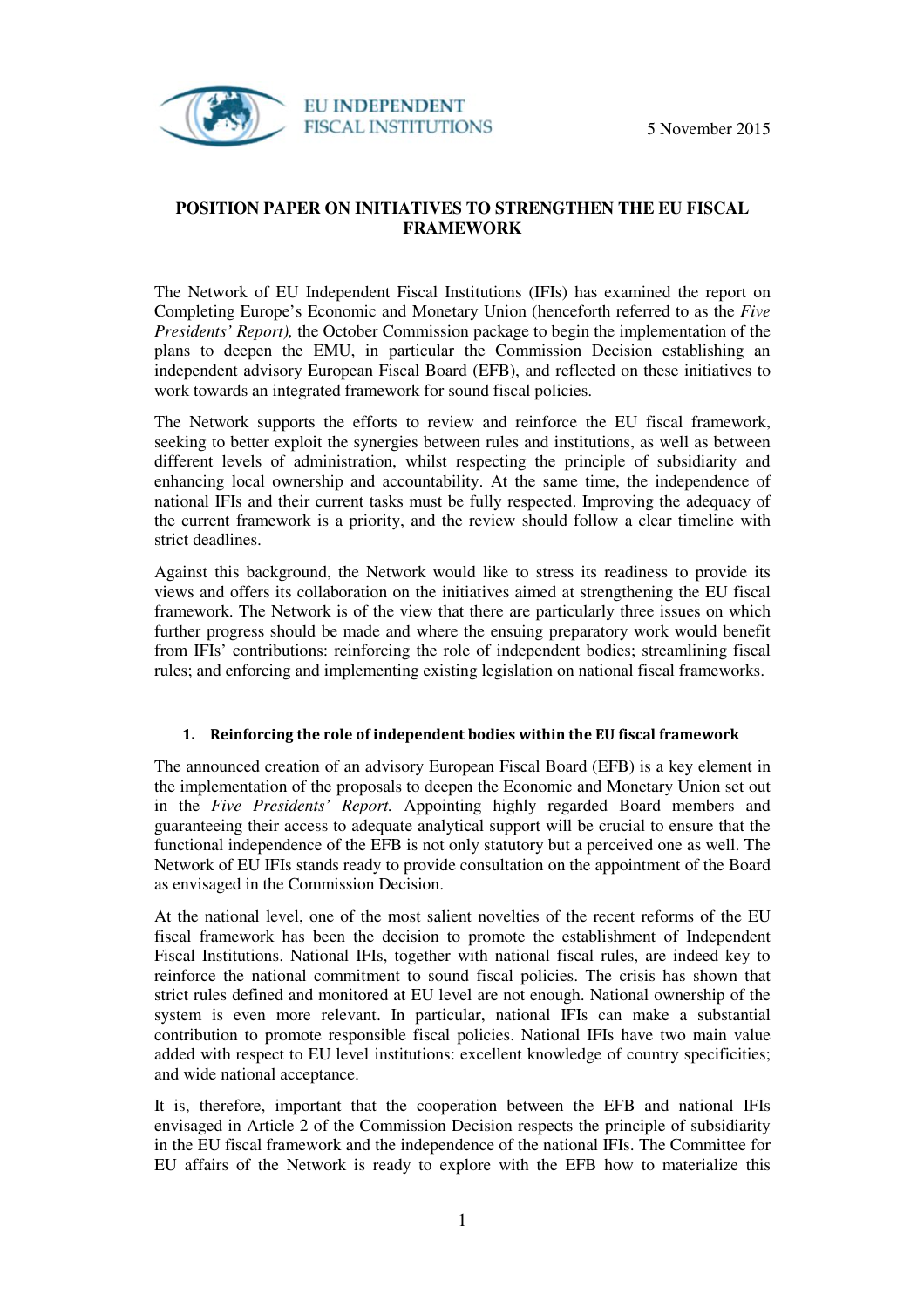

**EU INDEPENDENT FISCAL INSTITUTIONS** 

cooperation in order for it to be mutually beneficial, and efficient, while avoiding any unnecessary overlaps or redundancies between national and EU institutions.

The Network considers that in order for the EU fiscal framework to function effectively, it is highly desirable to ensure that the IFIs are strong enough to fulfill their functions. The IFIs are heterogeneous in tradition, mandates, specific tasks performed, functional organization, size and resources. Whilst national specificities need to be taken into account, there seems to be room to ensure all of them enjoy a strong position at national level to conduct all their tasks.

Therefore, we propose to develop a set of minimum standards IFIs should comply with in order to reinforce them, building on the provisions of EU Regulation n. 473/2013 and Directive 2011/85/EU and the Recommendation of the OECD Council on the Principles for Independent Fiscal Institutions. Article 2 of the Commission Decision provides a good legal backing for such work to be undertaken jointly by the EFB and the national IFIs. In particular, the minimum requirements should ensure the IFIs have an adequate remit and a commensurate level of resources, good and timely access to information, and reinforced position in more widely applicable binding Comply-or-Explain procedures. The Committee for EU affairs of the Network stands ready to provide further inputs as to how the role of the independent bodies can be strengthened.

Cooperation between the EFB and the national IFIs in the spirit of Article 2 of the Commission Decision could also help in addressing common issues such as methodological questions, as well as direct, timely and more frequent participation of national IFIs in ongoing technical and preparatory work in the area of fiscal surveillance at the EU level. At the same time, direct dialogue with the Commission will remain essential for the work of the national IFIs.

It is important to ensure that the EFB - in exercising its tasks under paragraph 2(b) of Article 2 of the Commission Decision, in particular those related to providing judgmentbased advice on the fiscal stance for the euro area and national economies - does not jeopardize the enforcement of the prevailing EU and national fiscal rules and the role of national IFIs in this regard.

## **2. Streamlining fiscal rules**

Streamlining fiscal rules seems necessary and timely.

Streamlining fiscal rules is necessary, because the current system has become too complex hindering its transparency, communication and ultimately putting at risk its effectiveness and credibility. Most recent reforms of the EU fiscal governance framework have resulted in a maybe too high number of fiscal rules, EU level and national rules. Consistency across rules is not fully guaranteed. Rules are becoming increasingly sophisticated: sometimes based on too complex methodologies (difficult to understand for the general public) or even requiring interpretation agreements or decision trees for policy makers. Changes in these methodologies and secondary legislation are too frequent (not always well understood or casting doubts on the true reason behind those amendments). Transparency on these methodologies and procedural understandings is limited.